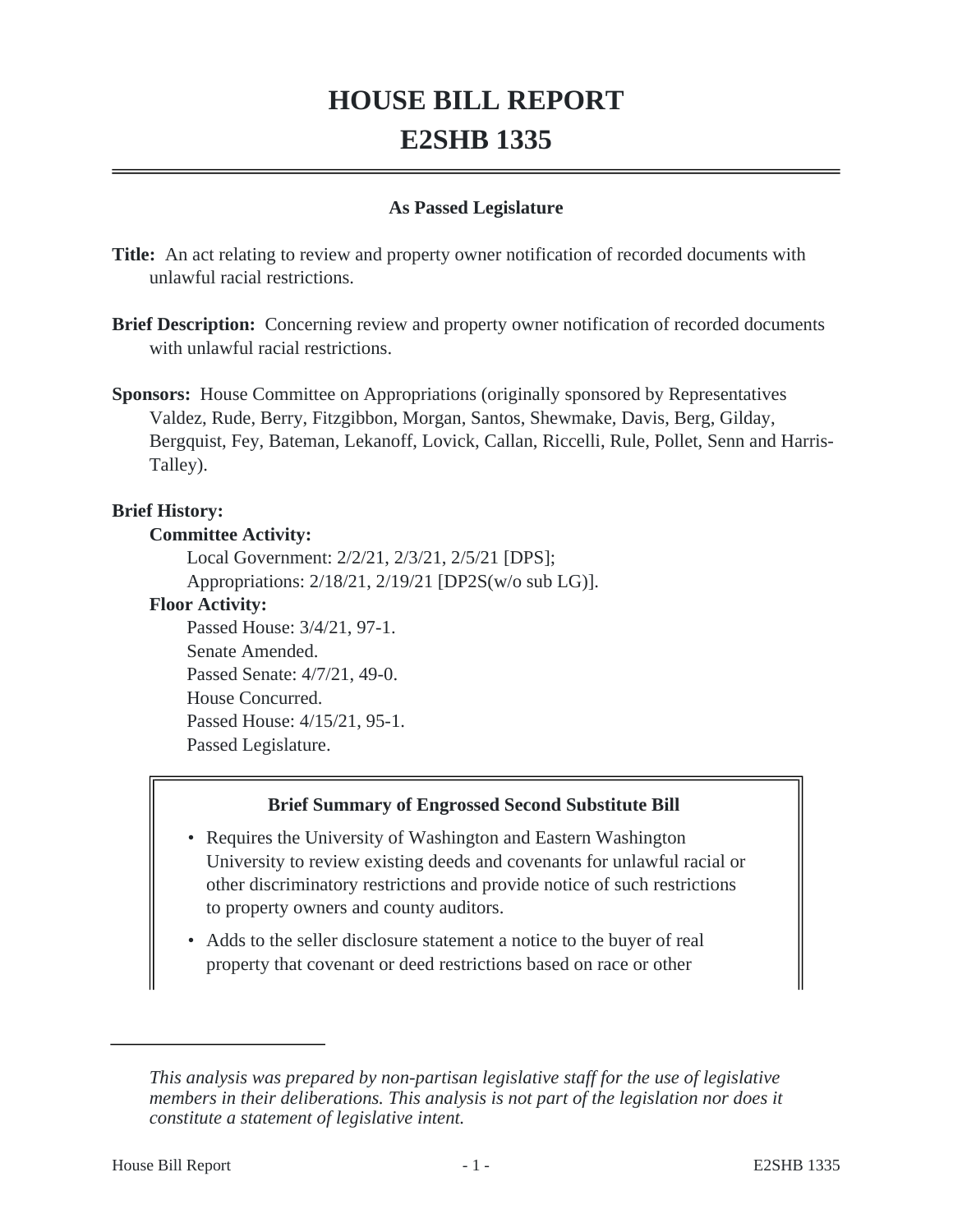protected classes are unlawful and provides the methods by which such restrictions can be struck.

• Provides a process for striking and removing unlawful provisions from the record and chain of title after a property owner files an action in superior court.

# **HOUSE COMMITTEE ON LOCAL GOVERNMENT**

**Majority Report:** The substitute bill be substituted therefor and the substitute bill do pass. Signed by 7 members: Representatives Pollet, Chair; Duerr, Vice Chair; Goehner, Ranking Minority Member; Griffey, Assistant Ranking Minority Member; Berg, Robertson and Senn.

**Staff:** Elizabeth Allison (786-7129).

# **HOUSE COMMITTEE ON APPROPRIATIONS**

**Majority Report:** The second substitute bill be substituted therefor and the second substitute bill do pass and do not pass the substitute bill by Committee on Local Government. Signed by 33 members: Representatives Ormsby, Chair; Bergquist, Vice Chair; Gregerson, Vice Chair; Macri, Vice Chair; Stokesbary, Ranking Minority Member; Chambers, Assistant Ranking Minority Member; Corry, Assistant Ranking Minority Member; MacEwen, Assistant Ranking Minority Member; Boehnke, Caldier, Chandler, Chopp, Cody, Dolan, Dye, Fitzgibbon, Frame, Hansen, Harris, Hoff, Jacobsen, Johnson, J., Lekanoff, Pollet, Rude, Ryu, Schmick, Senn, Springer, Steele, Stonier, Sullivan and Tharinger.

**Staff:** Jessica Van Horne (786-7288).

#### **Background:**

#### Washington Law Against Discrimination.

The Washington Law Against Discrimination (WLAD) prohibits discriminatory practices in employment; places of public resort, accommodation, or amusement; real estate transactions; and credit and insurance. The law protects persons from discrimination based on their race, creed, color, national origin, citizenship or immigration status, families with children, sex, marital status, sexual orientation, age, honorably discharged veterans, or military status. The law also protects persons from discrimination based on the presence of any sensory, mental, or physical disability or the use of a trained dog guide or service animal by a person with a disability.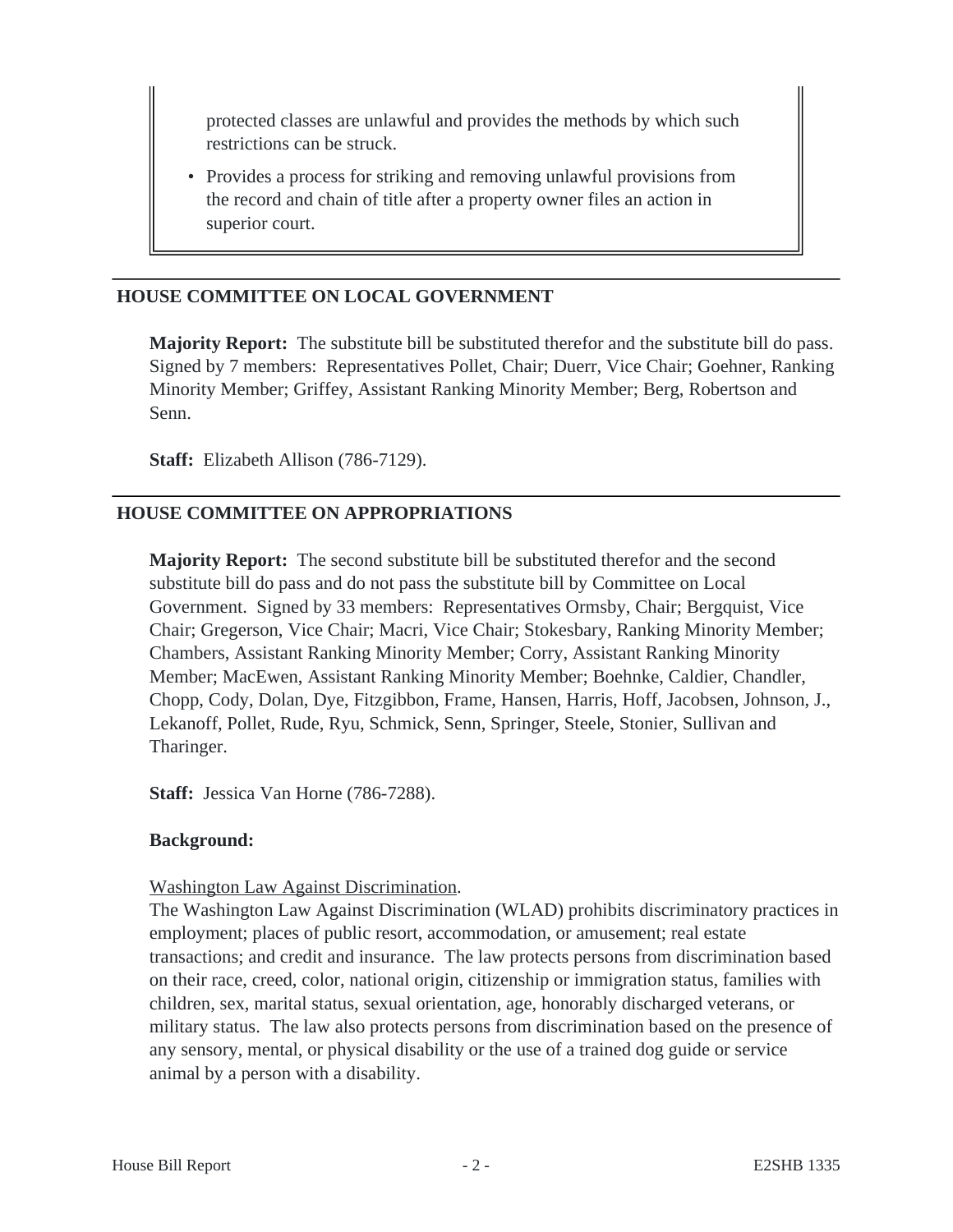The WLAD declares void any provision in a written instrument relating to real property that purports to forbid or restrict the conveyance, encumbrance, occupancy, or lease of the property to individuals within a protected class. If a written instrument contains a provision void under the WLAD, the owner, occupant, or tenant of the property or the homeowners' association board may bring an action in superior court to have the provision struck from the public records, or may record a restrictive covenant modification document with the county auditor. If a property owner, occupant, or tenant of the property or the homeowners' association board brings an action in superior court to cause unlawful provisions to be stricken, the court must enter an order striking the void provisions from the public records and eliminating them from the title or lease of the property described in the complaint.

## Seller's Disclosures.

 A seller of residential real property must provide a buyer with a disclosure statement about the property within five business days after mutual acceptance of a written purchase agreement. The disclosure statement requires the seller to answer  $(1)$  "yes,"  $(2)$  "no," or  $(3)$ "don't know" on a list of items, with space provided for more information if necessary. The seller disclosure statement includes the following categories:

- title;
- water;
- sewer or on-site sewage system;
- structural;
- systems and fixtures;
- homeowners' association or common interests;
- environmental;
- manufactured and mobile homes; and
- full disclosure by sellers.

Within three business days of receipt of the disclosure statement, the buyer may approve and accept the disclosure statement or rescind the purchase agreement. If the disclosure statement is delivered late or not delivered, the buyer's right to rescind expires the earlier of three days after receipt of the disclosure statement or the date the transfer closes.

# **Summary of Engrossed Second Substitute Bill:**

# Washington Law Against Discrimination.

Subject to appropriations, the University of Washington and Eastern Washington University must review existing recorded covenants and deed restrictions to identify recorded documents that include racial or other restrictions on property ownership or use against protected classes that are unlawful under the WLAD. For properties subject to such unlawful restrictions, the universities must notify property owners and the county auditor of the county in which the property is located and must provide information on how such unlawful restrictions may be struck.

When an action to strike unlawful provisions is brought in superior court and an order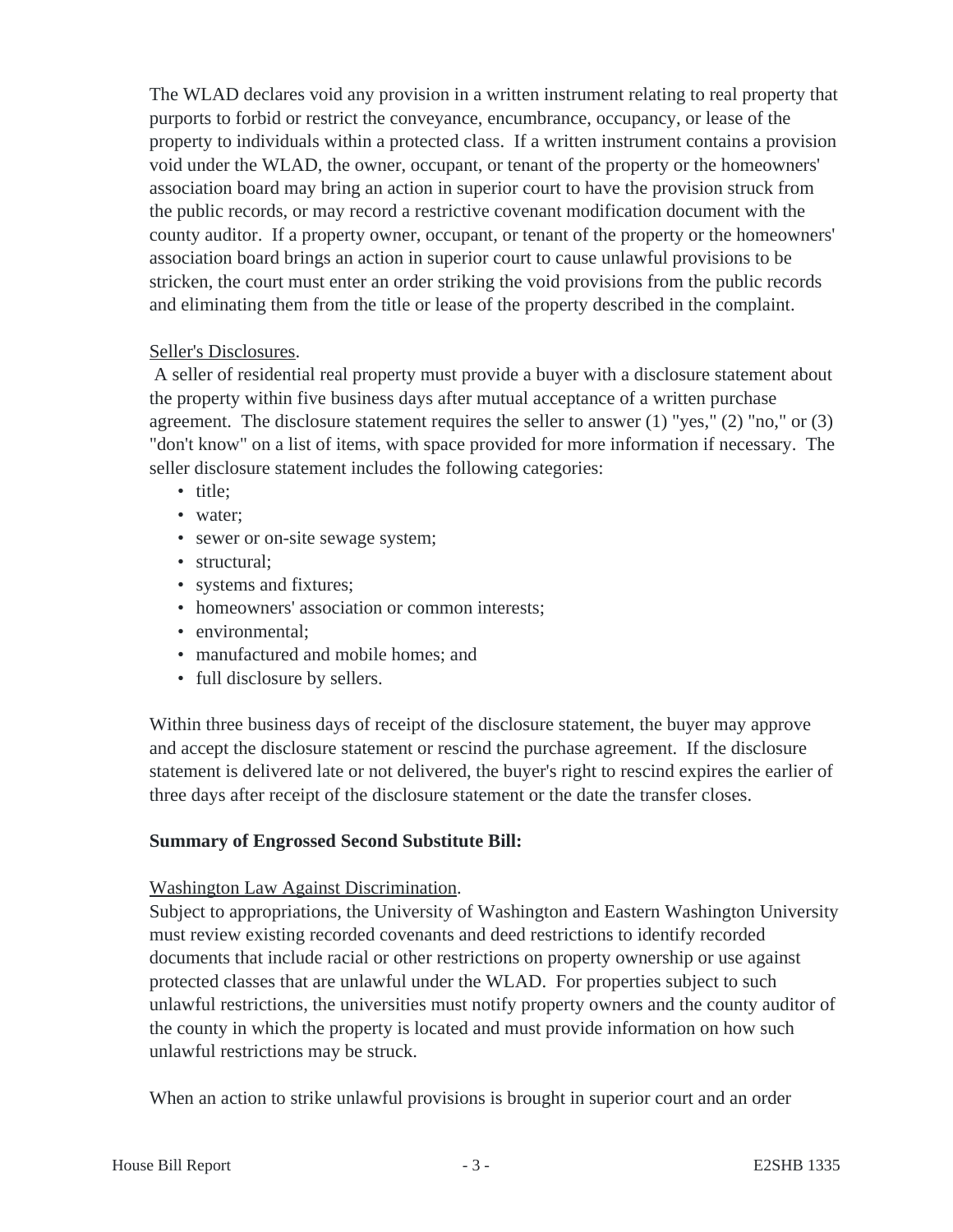striking the void provision is entered by the court, a complete copy of any document affected by the order must be made an exhibit to the order. The order must identify each document and set forth verbatim the void provisions to be struck, and must include a certified copy of each document, upon which the court has physically redacted the void provisions. The person bringing the action may obtain and deliver a certified copy of the order to the county auditor or official charged with recording instruments in the county records, and the auditor or official shall record the documents prepared by the court. An image of the corrected document must be placed in the public records and must contain certain specified information. The auditor is required to update the index of each original document referenced in the court order with the auditor's file number of the corrected document, and the index must note that the original record is no longer the primary official public record and is removed from the chain of title. The original document or image and subsequent records must be separately maintained in the county's records and, at the auditor or official's discretion, the original document or image may also be transferred to the Secretary of State archives division to be preserved for historical or archival purposes.

## Seller's Disclosures.

The seller disclosure statement is amended to include a notice to the buyer that covenants or deed restrictions based on race, creed, sexual orientation, or other protected class are void and unenforceable, and provides information on how such illegal restrictions can be struck.

The provisions of the bill apply to real estate transactions entered into on or after January 1, 2022.

#### **Appropriation:** None.

**Fiscal Note:** Available.

**Effective Date:** The bill takes effect 90 days after adjournment of the session in which the bill is passed.

# **Staff Summary of Public Testimony (Local Government):**

(In support) The use of racial covenants or deed restrictions to prevent ownership of property are some of the most explicit examples of racism that we have had in our housing system. They have been ruled unconstitutional but still exist on many titles and are very offensive. The Legislature created an administrative process to allow homeowners to file a document to repudiate the racial covenants without the need to use an attorney, however, most property owners will never know if their property has a racial covenant. If property owners knew, they would likely be deeply troubled, and the bill is trying to address that by providing a review of existing records and documents where these restrictions exist and notify owners so they can have the provisions stricken and removed. Diversity, equity, and inclusion efforts are a priority of Washington realtors, and Washington is a leader in diversity, equity, and inclusion. Living with restrictive covenants has led to racism and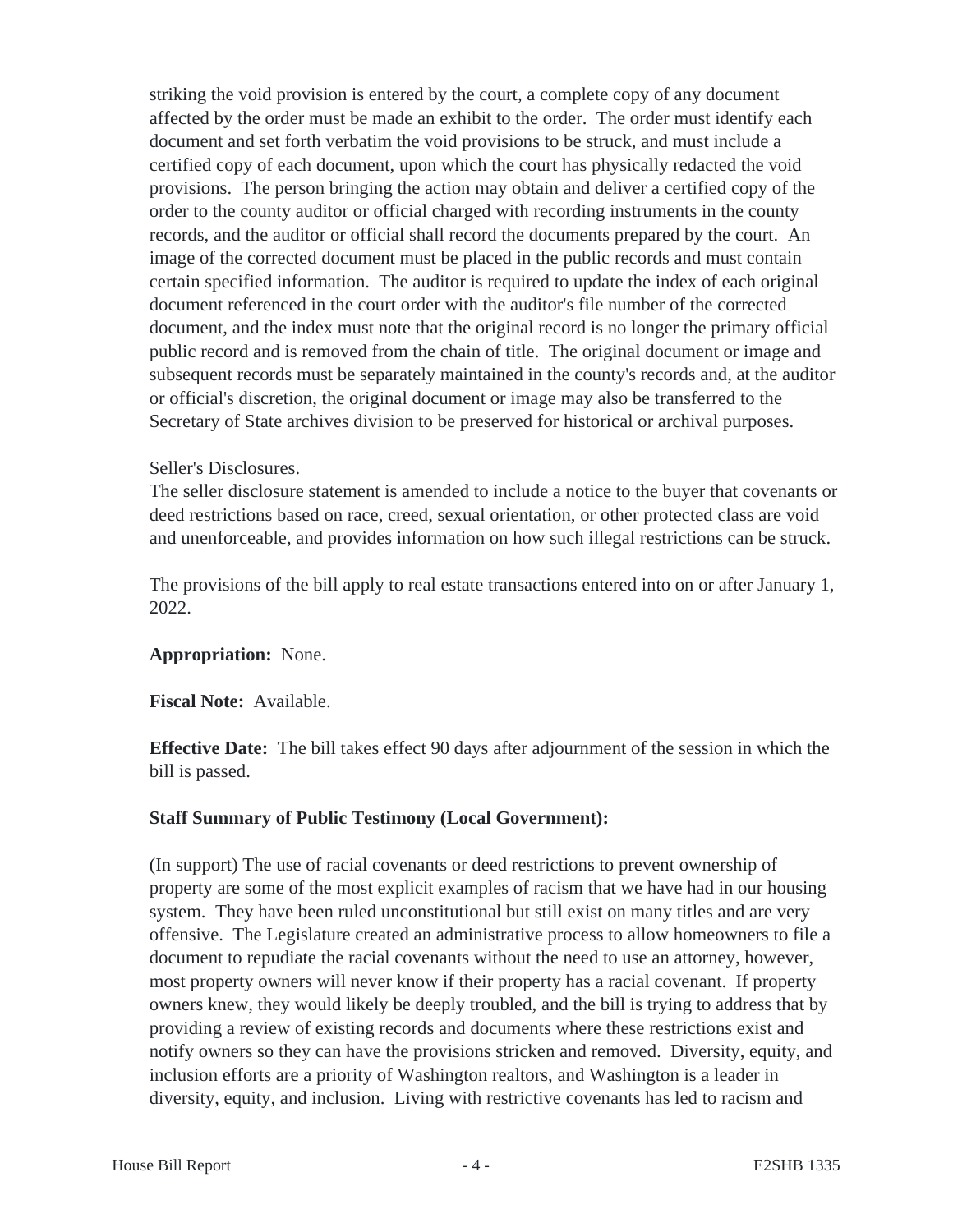obstacles to education, food, and jobs, and has manifested in ways that hold people back. Offensive language in deeds still exists today, and it's unimaginable how it has made people feel. The language is a legacy of the racist past, serves no purpose today, and is unenforceable. There has been a long history of discrimination in real estate, and the industry is currently going through a reckoning with gaining awareness of this activity. People have come to realize that this issue will not be addressed with a silver-bullet solution and will require a long-term effort. The bill focuses on raising awareness of this racist history. Many states, like Washington, have an existing process for removing restrictive language, but many people are not aware of the language in property records. There is a need for a statewide process to bring this information forward.

## (Opposed) None.

(Other) There is no opposition to the goal of the bill. Racially discriminatory covenants are an ugly piece of history that should be rectified. These covenants are not enforceable, and there is already an existing process to remove them that was put in place in 2018. This existing process has not had time to work yet. There is an advertisement problem because people do not know about the existing program. The task that would be given to counties in this bill is daunting. Many of the deeds and covenants are old, hand-written documents that must be fished through and read one at a time. The funding in the bill just loosens what existing revenue can be used for, it does not provide additional funding. There are also concerns about Growth Management Act implications. Maybe the solution is a combination advertising the existing process and having a process that is less onerous. It is heartening to hear talk about shared responsibility for creating this racist history. Cities have a very large difference of populations and this bill would require a considerable use of staff time and pull staff away from their comprehensive plan duties. The timing in the bill requires it to be done before the comprehensive plan, and there is no provision on what happens if something is missed.

# **Staff Summary of Public Testimony (Appropriations):**

(In support) The building industry and realtors support this bill, as it will help address a historical wrong. Legislation passed previously sets out a process for removing potentially discriminatory covenants and restrictions from recorded documents. Identifying these discriminatory covenants and alerting current property owners makes the process more proactive. Realtors would support an amendment to require the notice of potentially discriminatory covenants as part of the existing seller disclosure form.

There is a current collaboration between historians and Gonzaga University to help property owners identify these covenants and access the existing legal remedy to remove them. Including college students in assisting with the outreach program is supported. There have been legal conflicts around implementing large-scale, blanket removals of discriminatory restrictions from recorded documents, and a case is currently pending on this subject. An amendment to strengthen the current legal remedy is supported.